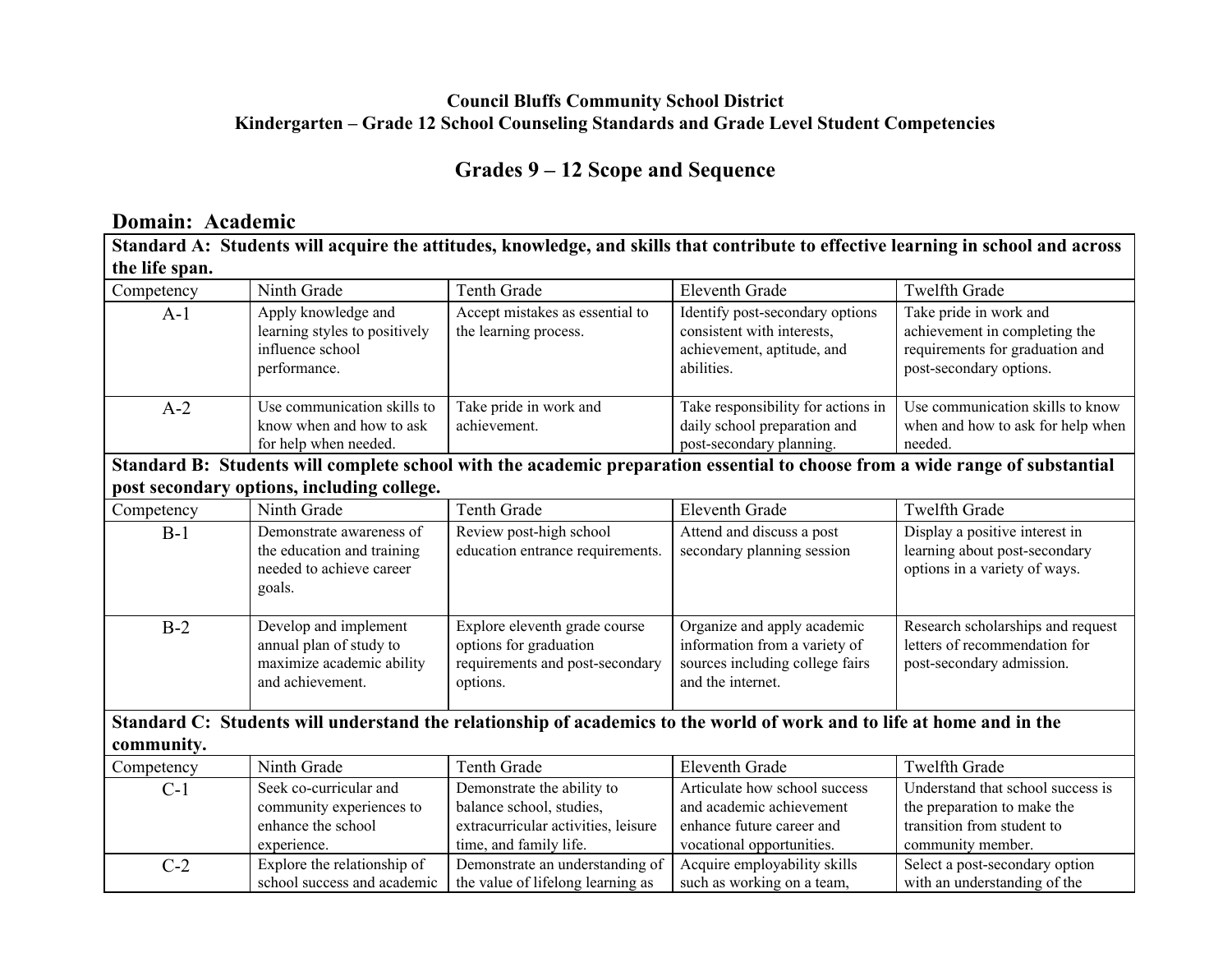| career<br>achievement<br>tο<br>future            | essential<br>obtaining<br>seeking<br>- 133 | nr<br>roblem<br>. and<br>solving.           | n the<br>impacts on<br>™ home<br>ano<br>lite.<br>`ai |
|--------------------------------------------------|--------------------------------------------|---------------------------------------------|------------------------------------------------------|
| and<br>∩nn∩<br>vocationa<br>rtunitie<br>,,,,,,,, | maintaining<br>goals.<br>and<br>life       | $\ddotsc$<br>organizational<br><b>SK1HS</b> | community                                            |

#### **Council Bluffs Community School District Kindergarten – Grade 12 School Counseling Standards and Grade Level Student Competencies**

# **Grades 9 – 12 Scope and Sequence**

## **Domain: Career**

#### Standard A: Students will acquire the skills to investigate the world of work in relation to knowledge of self and to make **informed career decisions.**

| Competency | Ninth Grade                                                                 | Tenth Grade                                                                                                               | Eleventh Grade                                                  | Twelfth Grade                                                                                 |
|------------|-----------------------------------------------------------------------------|---------------------------------------------------------------------------------------------------------------------------|-----------------------------------------------------------------|-----------------------------------------------------------------------------------------------|
| A-1        | Develop skills to locate,<br>evaluate, and interpret career<br>information. | Understand the importance of<br>responsibility, dependability,<br>punctuality, integrity, and effort<br>in the workplace. | Pursue and develop competency<br>in areas of interest.          | Describe the relationship between<br>career choices and work,<br>community, and social roles. |
| $A-2$      | Learn about a variety of<br>traditional and nontraditional<br>occupations.  | Utilize time and task<br>management skills.                                                                               | Apply job readiness skills to<br>seek employment opportunities. | Complete a resume.                                                                            |

#### **Standard B: Students will employ strategies to achieve future career goals with success and satisfaction.**

| Competency | Ninth Grade                                                                                           | Tenth Grade                                                                                          | Eleventh Grade                                         | <b>Twelfth Grade</b>                                                                         |
|------------|-------------------------------------------------------------------------------------------------------|------------------------------------------------------------------------------------------------------|--------------------------------------------------------|----------------------------------------------------------------------------------------------|
| $B-1$      | Identify personal skills,<br>interests, and abilities and<br>relate them to current career<br>choice. | Select course work that is related<br>to career interests.                                           | Utilize assessment results in<br>educational planning. | Describe career development as a<br>continuous process with sequential<br>series of choices. |
| $B-2$      | Develop and maintain a<br>college and career plan.                                                    | Identify personal skills, interests,<br>and abilities, and relate them to<br>current career choices. | Review and revise career college<br>plan.              | Explore the impact that<br>societal/economic changes and<br>advancements have on occupations |

# Standard C: Students will understand the relationship between personal qualities, education, training, and the world of work.

| Competency | Ninth Grade                   | Tenth Grade                      | Eleventh Grade                    | <b>Twelfth Grade</b>            |
|------------|-------------------------------|----------------------------------|-----------------------------------|---------------------------------|
| C-1        | Identify progress in current  | Define how interests, abilities, | Describe how expectations of      | Demonstrate an understanding of |
|            | courses and make              | and achievement relate to        | others affect one's career plans. | the importance of personal      |
|            | connections to success in the | achieving goals.                 |                                   | characteristics to career and   |
|            | world of work.                |                                  |                                   | occupational success.           |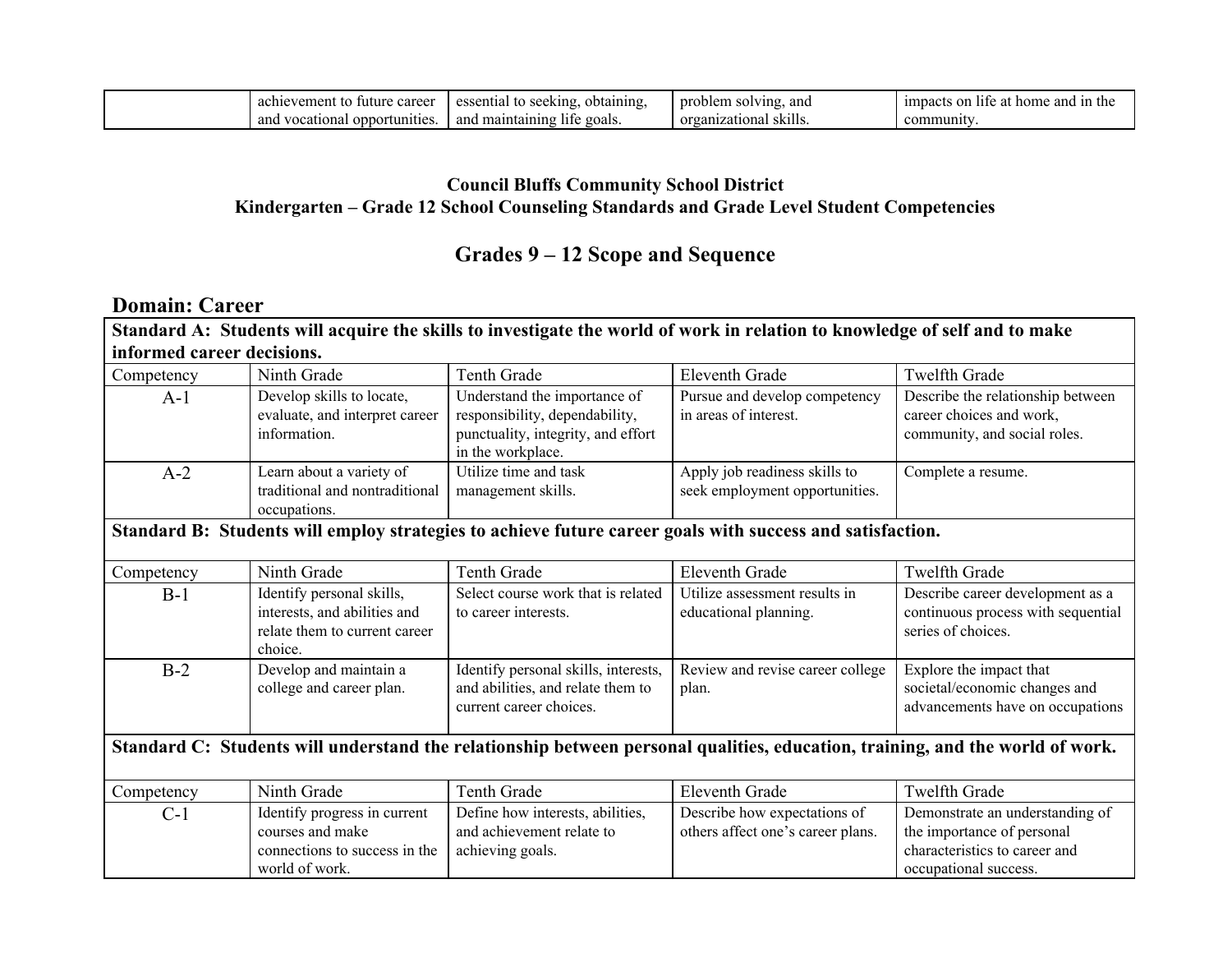| C-2 | Learn to use conflict  | Complete a sample application | Describe the skills needed to   | Understand that work is an        |
|-----|------------------------|-------------------------------|---------------------------------|-----------------------------------|
|     | management skills with | form and mock interview       | cope with changing occupational | important and satisfying means of |
|     | peers and adults.      | process.                      | requirements.                   | personal expression.              |

## **Council Bluffs Community School District Kindergarten – Grade 12 School Counseling Standards and Grade Level Student Competencies**

# **Grades 9 – 12 Scope and Sequence**

## **Domain: Personal / Social**

Standard A: Students will acquire the knowledge, attitudes, and interpersonal skills to help them understand and respect self **and others.**

| Competency                                                       | Ninth Grade                                                                                      | <b>Tenth Grade</b>                                                | Eleventh Grade                                                                                 | Twelfth Grade                                                                |  |
|------------------------------------------------------------------|--------------------------------------------------------------------------------------------------|-------------------------------------------------------------------|------------------------------------------------------------------------------------------------|------------------------------------------------------------------------------|--|
| $A-1$                                                            | Recognize and understand<br>rights, needs,<br>responsibilities, and<br>appropriate behavior.     | Use effective interpersonal<br>communication skills.              | Identify and discuss changing<br>personal and social roles.                                    | Identify personal strengths and<br>assets.                                   |  |
| $A-2$                                                            | Recognize, accept, and<br>appreciate individual,<br>family, ethnic, and cultural<br>differences. | Identify and express feelings,<br>values, attitudes, and beliefs. | Discuss the need for self-control<br>and how to practice it.                                   | Respect alternative points of view.                                          |  |
|                                                                  | Standard B: Students will make decisions, set goals, and take necessary action to achieve goals. |                                                                   |                                                                                                |                                                                              |  |
| Competency                                                       | Ninth Grade                                                                                      | Tenth Grade                                                       | <b>Eleventh Grade</b>                                                                          | <b>Twelfth Grade</b>                                                         |  |
| $B-1$                                                            | Use a decision-making and<br>problem solving model in<br>academic and personal<br>situations.    | Develop an action plan to set and<br>achieve realistic goals.     | Demonstrate when, where, and<br>how to seek help for solving<br>problems and making decisions. | Utilize effective coping skills for<br>dealing with a variety of situations. |  |
| $B-2$                                                            | Develop effective coping<br>skills for dealing with<br>problems.                                 | Identify alternative solutions to a<br>problem.                   | Utilize effective strategies when<br>peer pressure is influencing a<br>decision.               | Identify long and short terms goals<br>for post-secondary options.           |  |
| Standard C: Students will understand safety and survival skills. |                                                                                                  |                                                                   |                                                                                                |                                                                              |  |
| Competency                                                       | Ninth Grade                                                                                      | <b>Tenth Grade</b>                                                | <b>Eleventh Grade</b>                                                                          | <b>Twelfth Grade</b>                                                         |  |
|                                                                  |                                                                                                  |                                                                   |                                                                                                |                                                                              |  |